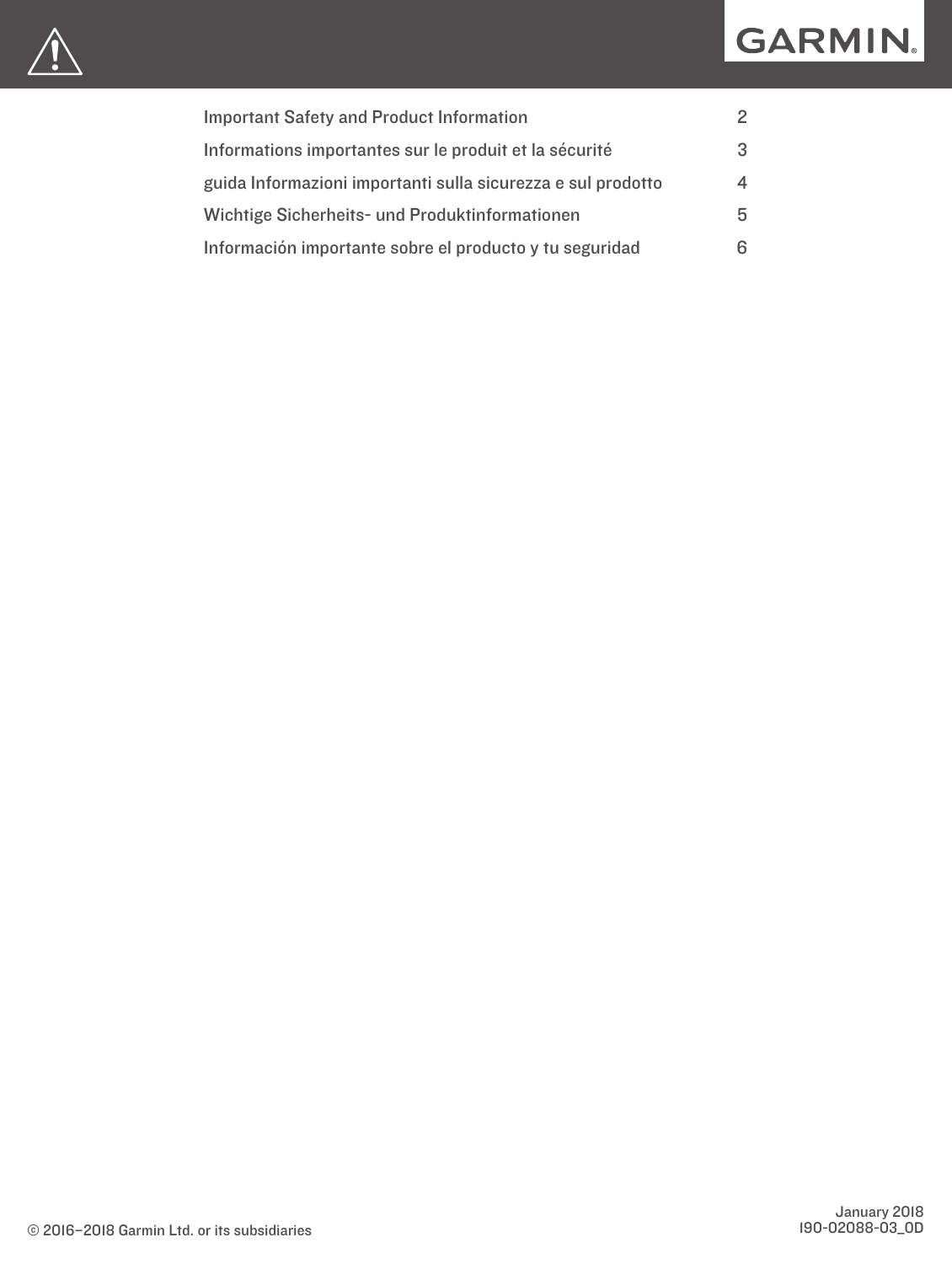### **WARNING**

<span id="page-1-0"></span>Failure to heed the following warnings could result in an accident resulting in death or serious injury. **Laser Warning**

This device requires no regular maintenance. In the event that the device becomes damaged or is inoperable, repair or service must be handled by authorized, factory-trained technicians only. Attempting to repair or service the unit on your own can result in direct exposure to laser radiation and the risk of permanent eye damage. For repair or service, contact your dealer or Garmin® for more information.

This device should not be modified or operated without its housing or optics. Operating this device without a housing and optics, or operating this device with a modified housing or optics that expose the laser source, may result in direct exposure to laser radiation and the risk of permanent eye damage. Removal or modification of the diffuser in front of the laser optic may result in the risk of permanent eye damage

### **CAUTION**

### Failure to heed the following cautions could result in minor or moderate injury. **Laser Caution**

This device emits laser radiation. This laser product is designated Class 1 during all procedures of operation. It is advisable to avoid looking into the beam when operating the device and to turn off the module when not in use.

This device must be used only according to the directions and procedures described in the *Operation Manual and Technical Specifications*, available at [www.garmin.com.](http://www.garmin.com/) Use of controls or adjustments, or performance of procedures other than those specified herein, may

result in hazardous radiation exposure.

*NOTICE* Failure to heed the following notice could result in personal or property damage, or negatively impact the device functionality.

### **Laser Notice**

CLASS 1 LASER PRODUCT

Classified EN/IEC 60825-1 2014 This product is in conformity with performance standards for laser products under 21 CFR 1040, except with respect to those characteristics authorized by Variance Number FDA-2016-V-2943 effective September 27, 2016.

### **Product Environmental Programs**

Information about the Garmin product recycling program and WEEE, RoHS, REACH, and other compliance programs can be found at [www.garmin.com/aboutGarmin/environment](http://www.garmin.com/aboutGarmin/environment).

### **Limited Warranty**

THIS LIMITED WARRANTY GIVES YOU SPECIFIC LEGAL RIGHTS, AND YOU MAY HAVE OTHER<br>LEGAL RIGHTS, WHICH VARY FROM STATE TO STATE (OR BY COUNTRY OR PROVINCE).<br>GARMIN DOES NOT EXCLUDE, LIMIT OR SUSPEND OTHER LEGAL RIGHTS YOU MAY H UNDER THE LAWS OF YOUR STATE (OR COUNTRY OR PROVINCE). FOR A FULL UNDERSTANDING OF YOUR RIGHTS YOU SHOULD CONSULT THE LAWS OF YOUR STATE, COUNTRY OR PROVINCE.

Non-aviation products are warranted to be free from defects in materials or workmanship for one year<br>from the date of purchase. Within this period, Garmin will, at its sole option, repair or replace any<br>components that fai customer for parts or labor, provided that the customer shall be responsible for any transportation cost.<br>This Limited Warranty does not apply to: (i) cosmetic damage, such as scratches, nicks and dents; (ii)<br>consumable pa authorized service provider of Garmin; (v) damage to a product that has been modified or altered<br>without the written permission of Garmin, or (vi) damage to a product that has been connected to power<br>and/or data cables tha of any country. Garmin navigation products are intended to be used only as a travel aid and must not be used for any purpose requiring precise measurement of direction, distance, location or topography.

Garmin makes no warranty as to the accuracy or completeness of map data.<br>This Limited Warranty also does not apply to, and Garmin is not responsible for, any degradation in the<br>performance of any Garmin navigation product frequencies used by any Global Navigation Satellite System (GNSS) such as the Global Positioning<br>Service (GPS). Use of such devices may impair reception of GNSS signals.<br>TO THE MAXIMUM EXTENT PERMITTED BY APPLICABLE LAW, T

REMEDIES CONTAINED IN THIS LIMITED WARRANTY ARE EXCLUSIVE AND IN LIEU OF, AND<br>GARMIN EXPRESSLY DISCLAIMS, ALL OTHER WARRANTIES AND REMEDIES, WHETHER<br>EXPRESS, IMPLIED, STATUTORY, OR OTHERWISE, INCLUDING WITHOUT LIMITATION A STATE AND FROM COUNTRY TO COUNTRY. IF IMPLIED WARRANTIES CANNOT BE<br>DISCLAIMED UNDER THE LAWS OF YOUR STATE OR COUNTRY, THEN SUCH WARRANTIES<br>ARE LIMITED IN DURATION TO THE DURATION OF THIS LIMITED WARRANTY. SOME STATES (AND COUNTRIES AND PROVINCES) DO NOT ALLOW LIMITATIONS ON HOW LONG AN IMPLIED WARRANTY LASTS, SO THE ABOVE LIMITATION MAY NOT APPLY TO YOU.<br>IN NO EVENT SHALL GARMIN BE LIABLE IN A CLAIM FOR BREACH OF WARRANTY FOR ANY<br>INCIDENTAL, SPECIAL, INDIRECT OR CONSEQUENTIAL DAMAGES, WHETHER RESULTING<br>FROM THE EXCLUSION OF INCIDENTAL OR CONSEQUENTIAL DAMAGES, SO THE ABOVE LIMITATIONS MAY NOT APPLY TO YOU.

If during the warranty period you submit a claim for warranty service in accordance with this Limited Warranty, then Garmin will, at its option: (i) repair the device using new parts or previously used parts that satisfy Garmin's quality standards, (ii) replace the device with a new device or a refurbished device<br>that meets Garmin's quality standards, or (iii) exchange the device for a full refund of your purchase<br>price. SUCH

whichever is longer.<br>Before seeking warranty service, please access and review the online help resources available on<br>Bupport.garmin.com. If your device is still not functioning properly after making use of these resources

If you seek warranty service outside of the original country of purchase, Garmin cannot guarantee that the parts and products needed to repair or replace your product will be available due to differences in<br>product offerings and applicable standards, laws and regulations. In that case, Garmin may, in its sole<br>discretion and products and parts, or require you to ship your product to a Garmin Authorized service facility in the country of original purchase or to a Garmin Authorized service facility in another country that can service your product, in which case you will be responsible for complying with all applicable import and<br>export laws and regulations and for paying all custom duties, V.A.T., shipping fees and other<br>associated taxes and ch to you in that country due to applicable standards, laws or regulations in that country. **Online Auction Purchases**: Products purchased through online auctions are not eligible for rebates or other special offers from Garmin warranty coverage. Online auction confirmations are not accepted for<br>warranty verification. To obtain warranty service, an original or copy of the sales receipt from the<br>original retailer i through an online auction.

**International Purchases**: A separate warranty may be provided by international distributors for devices purchased outside the United States depending on the country. If applicable, this warranty is provided by the local in-country distributor and this distributor provides local service for your device. Distributor warranties are only valid in the area of intended distribution.

**Australian Purchases**: Our goods come with guarantees that cannot be excluded under the Australian<br>Consumer Law. You are entitled to a replacement or refund for a major failure and for compensation for<br>any other reasonabl replaced if the goods fail to be of acceptable quality and the failure does not amount to a major failure.<br>The benefits under our Limited Warranty are in addition to other rights and remedies under applicable<br>law in relati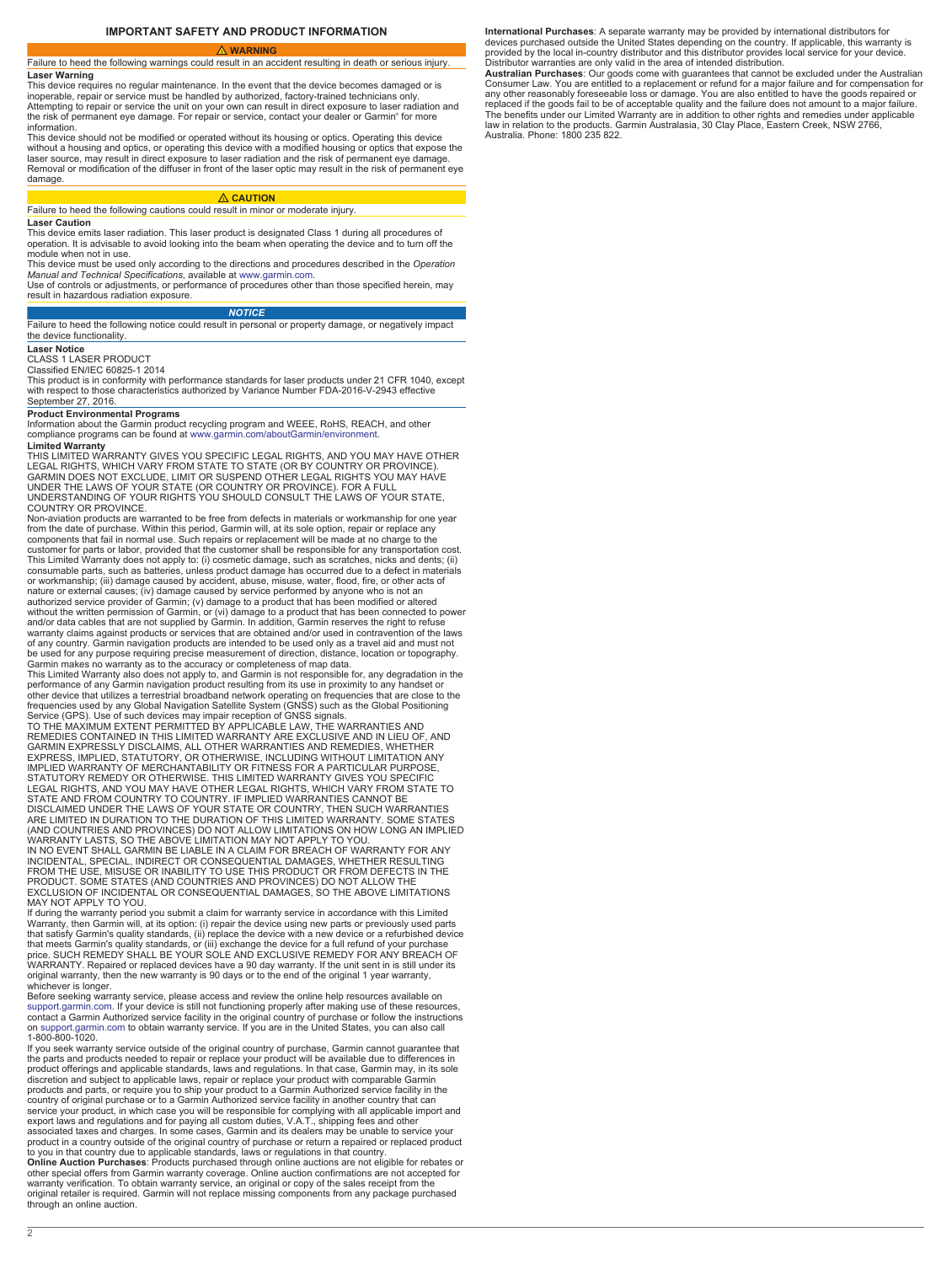### **INFORMATIONS IMPORTANTES SUR LE PRODUIT ET LA SÉCURITÉ**

 **AVERTISSEMENT**

<span id="page-2-0"></span>Si vous ne respectez pas les avertissements suivants, vous risquez un accident pouvant entraîner des blessures graves, voire mortelles.

**Avertissements concernant le laser**

Ce produit ne nécessite aucun entretien régulier. Si l'appareil est endommagé ou ne fonctionne plus, la réparation et l'entretien doivent être effectués uniquement par un technicien spécialisé et autorisé. Si vous essayez de réparer ou d'entretenir l'appareil vous-même, vous risquez de vous exposer au rayonnement laser et de subir des dommages oculaires permanents. Pour tout entretien et réparation,

contactez votre revendeur ou Garmin pour obtenir de plus amples informations. Cet appareil ne doit pas être modifié ni entretenu sans son boîtier et ses lentilles. Si vous utilisez cet appareil sans boîtier ni lentilles, ou si vous utilisez un appareil au boîtier ou aux lentilles modifiés, vous risquez de vous exposer au rayonnement laser et de subir des dommages oculaires permanents. Si vous retirez ou modifiez le diffuseur devant la lentille, vous risquez de subir des dommages oculaires permanents.

# **ATTENTION**

le non-respect des avertissements suivants peut entraîner des blessures légères ou modérées. **Précautions d'emploi du laser**

Cet appareil émet un rayonnement laser. Ce produit laser a été classé dans la Classe 1 pour toutes les procédures d'utilisation. Il est recommandé de ne pas regarder le rayon pendant que vous utilisez<br>l'appareil et d'éteindre le module lorsque vous ne l'utilisez pas.<br>Cet appareil doit être utilisé conformément aux instructi

document *Manuel d'utilisation et caractéristiques techniques*, disponible sur le site [www.garmin.com](http://www.garmin.com/). Si vous utilisez ou réglez l'appareil sans tenir compte des recommandations de ce document, ou si vous ne suivez pas les procédures qui y sont décrites, vous risquez de vous exposer à un rayonnement laser dangereux.

### *AVIS*

Si vous ignorez cette notice, vous risquez de vous blesser, d'endommager votre bien ou d'affecter négativement les fonctionnalités de l'appareil.

**Avis concernant le laser** PRODUIT LASER DE CLASSE 1

Classification EN/IEC 60825-1 2014

Ce produit est conforme aux standards de performance pour les produits laser décrits dans la<br>section 1040 du titre 21 du CFR (Code of Federal Regulations), sauf en ce qui concerne les<br>caractéristiques autorisées par la dér 27 septembre 2016.

### **Programmes environnementaux**

Des informations relatives au programme Garmin de recyclage des produits ainsi qu'aux directives DEEE et RoHS, à la réglementation REACH et aux autres programmes de conformité sont disponibles à l'adresse [www.garmin.com/aboutGarmin/environment.](http://www.garmin.com/aboutGarmin/environment)

**Garantie limitée** LA PRÉSENTE GARANTIE VOUS OCTROIE DES DROITS PARTICULIERS ET VOUS BÉNÉFICIEZ PEUT-ÊTRE D'AUTRES DROITS QUI PEUVENT VARIER D'UN ÉTAT, PAYS, OU PROVINCE À<br>L'AUTRE. GARMIN N'EXCLUT PAS, NI NE LIMITE OU SUSPEND, LES AUTRES DROITS LÉGAUX<br>DONT VOUS BÉNÉFICIEZ EN VERTU DU DROIT DE VOTRE ÉTAT, PAYS OU PROV BIEN COMPRENDRE VOS DROITS, CONSULTEZ LE DROIT APPLICABLE DANS VOTRE ÉTAT, PAYS OU PROVINCE

Les produits non aéronautiques sont garantis contre tout défaut de matériel et de fabrication pendant<br>un an à compter de leur date d'achat. Durant cette période, Garmin pourra, à son entière discrétion, réparer ou remplacer tout composant qui s'avérerait défectueux dans le cadre d'un usage normal. Ce type de réparation ou de remplacement ne sera pas facturé au client, qu'il s'agisse des composants ou de la main-d'œuvre, à condition que le client prenne en charge les frais de port. La présente garantie limitée ne couvre pas : (i) les dommages esthétiques, tels que les éraflures, les rayures et les bosses ;<br>(ii) les consommables, comme les piles, à moins que le dommage ne soit dû à un défaut matériel ou de<br>fabrication ; ( utilisation, l'eau, une inondation, un incendie ou toute autre catastrophe naturelle ou cause extérieure ; (iv) les dommages provoqués par des fournisseurs de services non agréés par Garmin ; ou (v) les dommages sur un produit ayant été modifié sans l'autorisation écrite de Garmin ; ou (vi) les dommages sur un produit raccordé à des câbles d'alimentation et/ou des câbles de données non fournis par Garmin. En outre, Garmin se réserve le droit de refuser toute demande de service sous garantie relative à un produit ou service obtenu et/ou utilisé en violation des lois de tout pays.Les produits de navigation Garmin constituent uniquement une aide à la navigation et ne doivent pas être utilisés à des<br>fins exigeant l'évaluation précise de la direction, de la distance, de la position ou de la topographie.<br>Garmin n'offr La présente garantie limitée ne couvre pas, et Garmin n'est pas responsable de, toute dégradation des performances d'un produit de navigation Garmin si celui-ci a été utilisé près d'un appareil portable ou de tout autre appareil utilisant un réseau terrestre à large bande fonctionnant sur des fréquences<br>proches de celles utilisées par tout système de positionnement par satellites (GNSS), comme le GPS.<br>L'utilisation de tels a

PRESENTE GARANTIE LIMITÉE SONT EXCLUSIFS ET REMPLACENT, ET GARMIN EXCLUT<br>EXPLICITEMENT, TOUTE AUTRE GARANTIE ET RECOURS EXPRÈS, IMPLICITES, L'ÉGAUX OU<br>AUTRES, Y COMPRIS, MAIS DE MANIÈRE NON LIMITATIVE, TOUTE GARANTIE IMPLI MARCHANDE OU D'ADÉQUATION À UN USAGE PARTICULIER, TOUT RECOURS LÉGAL OU AUTRES. LA PRESENTE GARANTIE VOUS OCTROIE DES DROITS PARTICULIERS ET VOUS<br>BÉNÉFICIEZ PEUT-ÊTRE D'AUTRES DROITS QUI PEUVENT VARIER D'UN ÉTAT OU PAYS À UN<br>AUTRE. SI LES GARANTIES IMPLICITES NE PEUVENT PAS ÊTRE EXCLUES EN VER DROIT DE VOTRE ÉTAT OU PAYS, ALORS LESDITES GARANTIES SONT LIMITÉES À LA DURÉE<br>DE LA PRÉSENTE GARANTIE LIMITÉE. CERTAINS ÉTATS, PAYS ET PROVINCES INTERDISANT<br>LA RESTRICTION DE LA DURÉE D'UNE GARANTIE IMPLICITE, LES RESTRIC

EN AUCUN CAS, LA SOCIÉTÉ GARMIN NE SAURAIT ÊTRE TENUE POUR RESPONSABLE EN CAS DE RUPTURE DE LA GARANTIE DE TOUT DOMMAGE ACCESSOIRE, SPÉCIAL, INDIRECT OU CONSÉCUTIF RÉSULTANT DE L'UTILISATION, DE LA MAUVAISE UTILISATION OU DE L'IMPOSSIBILITÉ D'UTILISER CE PRODUIT, OU RÉSULTANT DE DÉFAUTS DU PRODUIT. CERTAINS ÉTATS, PAYS ET PROVINCES INTERDISANT L'EXCLUSION OU LA RESTRICTION<br>DES DOMMAGES PARTICULIERS OU ACCESSOIRES, LES RESTRICTIONS SUSMENTIONNÉES<br>PEUVENT NE PAS VOUS CONCERNER.

Si, pendant la durée de la garantie, vous faites une demande de services de garantie conformément à la présente Garantie limitée, Garmin peut, à sa discrétion : (i) réparer l'appareil à l'aide de pièces neuves ou déjà utilisées, si celles-ci remplissent les critères de qualité de Garmin, (ii) remplacer l'appareil par un appareil neuf ou par un appareil remis à neuf qui remplit les critères de qualité de<br>Garmin ou (iii) rembourser l'appareil au prix où vous l'avez acheté. CE TYPE DE RECOURS SERA<br>VOTRE RECOURS UNIQUE ET EX

réparés ou remplacés bénéficient d'une garantie de 90 jours. Si l'unité envoyée est toujours couverte<br>par la garantie d'origine, cette nouvelle garantie dure 90 jours ou jusqu'à la fin de la période de garantie<br>d'origine q dans le pays où vous avez acheté l'appareil ou suivez les instructions disponibles sur le site<br>[support.garmin.com](http://www.support.garmin.com) pour obtenir des services de garantie. Si vous vous trouvez aux États-Unis, vous<br>pouvez aussi appeler le 1-8

Si vous demandez des services de garantie en dehors du pays où vous avez acheté l'appareil, Garmin ne peut pas garantir que les pièces et produits nécessaires à la réparation ou au remplacement de votre produit seront disponibles, car les offres, les normes, les lois et les réglementations diffèrent selon les pays. Dans ce cas, Garmin peut, à sa seule discrétion et conformément au droit applicable, réparer votre produit à l'aide de pièces comparables ou remplacer votre produit par un produit Garmin comparable, ou vous demander d'envoyer votre produit vers un centre de service autorisé par Garmin dans le pays où vous avez acheté le produit ou vers un centre de service autorisé par Garmin d'un autre pays où votre produit pourra être réparé ou remplacé, et, dans ce cas, vous devrez respecter le

droit et les réglementations en matière d'importation et d'exportation et vous acquitter seul des droits de douane, de la TVA, des frais d'expédition ainsi que de tous autres taxes et frais. Dans certains cas, Garmin et ses revendeurs ne peuvent ni réparer votre produit dans un autre pays que celui où vous avez acheté le produit, ni envoyer un produit de remplacement neuf ou réparé dans ce pays, à cause

des normes, lois et réglementations du pays en question.<br>**Achats dans le cadre d'enchères en ligne** : les produits achetés au cours d'enchères en ligne ne<br>peuvent faire l'objet de rabais ou d'autres offres spéciales propos confirmations de vente aux enchères en ligne ne sont pas acceptées dans le cadre d'une vérification sous garantie. Pour bénéficier d'un service sous garantie, l'original ou une copie de la facture dressée<br>par le premier revendeur doit être présenté. Garmin ne procédera à aucun remplacement de<br>composant manquant sur tout

**Achats internationaux** : selon les pays, une garantie distincte peut être accordée par les distributeurs internationaux pour les appareils achetés hors des Etats-Unis. Le cas échéant, cette garantie est fournie par le distributeur du pays d'achat et ledit distributeur prend en charge les services locaux nécessaires pour votre appareil. Les garanties distributeur sont valides uniquement dans les zones de distribution visées.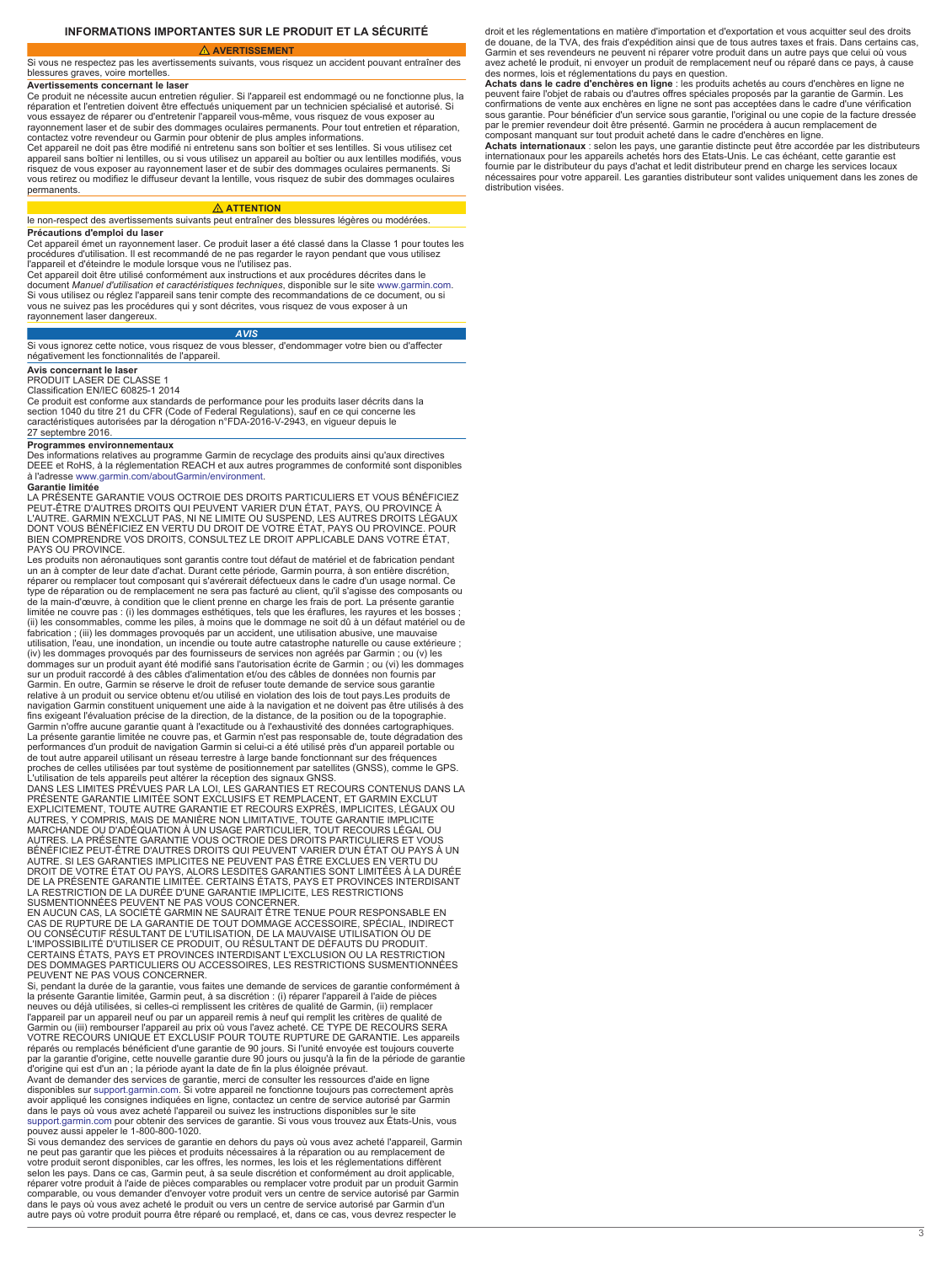<span id="page-3-0"></span> **AVVERTENZA** Il mancato rispetto delle indicazioni fornite di seguito potrebbe causare incidenti gravi o mortali.

### **Avvertenza relativa al lase**

Questo dispositivo non richiede manutenzione periodica. Nel caso in cui il dispositivo venisse danneggiato o non funzionasse, la riparazione o il servizio di assistenza deve essere fornito esclusivamente da tecnici professionisti autorizzati. Il tentativo di riparare l'unità autonomamente può

causare l'esposizione diretta alle radiazioni laser e il rischio di danni permanenti alla vista. Per la riparazione contattare il rivenditore o Garmin per ulteriori informazioni.

Questo dispositivo non deve essere modificato né utilizzato senza la custodia o la lente ottica. L'utilizzo di questo dispositivo senza una custodia e una lente ottica o l'utilizzo del dispositivo con una custodia o una lente ottica modificata che espongono alla sorgente laser, può causare l'esposizione diretta alle radiazioni laser e il rischio di danni permanenti alla vista. La rimozione o la modifica del diffusore di fronte lente ottica del laser può causare danni permanenti alla vista.

# **ATTENZIONE**

### La mancata osservanza dei seguenti avvisi può causare lesioni da lievi a moderate. **Avviso relativo al laser**

Questo dispositivo emette radiazioni laser. A questo prodotto laser è stata assegnata la Classe 1 in tutte le procedure di funzionamento. Non dirigere lo sguardo direttamente al fascio durante l'uso del dispositivo e spegnere il modulo quando non è in uso.

Questo dispositivo deve essere utilizzato in base alle direttive e alle procedure descritte nel *Manuale di funzionamento e caratteristiche tecniche*, disponibile sul sito Web [www.garmin.com](http://www.garmin.com/). L'utilizzo di comandi o di regolazioni oppure l'esecuzione di procedure diverse da quando specificato

nel presente documento, può causare l'esposizione a radiazioni pericolose.

# *AVVISO*

Il mancato rispetto dell'avviso fornito di seguito potrebbe causare danni personali o alle proprietà oppure incidere in modo negativo sulla funzionalità del dispositivo.

# **Avviso relativo al lase**

PRODOTTO LASER DI CLASSE 1

Classificazione EN/IEC 60825-1 2014

Questo prodotto è conforme agli standard sulle prestazioni dei prodotti laser stabiliti dal codice 21 CFR 1040, eccetto per quanto riguarda le caratteristiche autorizzate dal codice di variazione FDA-2016- V-2943 in vigore dal 27 settembre 2016.

### **Programmi ambientali per i prodotti**

Le informazioni sul programma di riciclo dei prodotti Garmin, sulle direttive WEEE, RoHS, REACH e su altri programmi di conformità sono reperibili sul sito Web [www.garmin.com/aboutGarmin/environment](http://www.garmin.com/aboutGarmin/environment). **Garanzia**

**La garanzia è prestata dal Venditore:**<br>• al Consumatore ossia, ai sensi dell'art. 3, D.Lgs. 6 ottobre 2005, alla "persona fisica che agisce per<br>scopi estranei all'attività imprenditoriale o professionale eventualmente svo medesima norma istitutiva del così detto Codice del consumo. In base a detta legge la durata della garanzia è di 24 mesi decorrenti dalla data di consegna del prodotto al Consumatore. La garanzia copre solo i difetti di conformità o d'origine, cioè preesistenti alla consegna del bene al Consumatore e non copre i difetti legati ad un'errata installazione o ad errato uso dello stesso;

• al Professionista, ossia ai sensi del citato art. 3 206/05, alla "persona fisica o giuridica che agisce nell'esercizio della propria attività imprenditoriale o professionale, ovvero un suo intermediario" nei limiti di quanto previsto dagli artt. 1490 ss c.c. e nei termini di cui all'art. 1495 c.c. **Garanzia Prodotto**

Il Prodotto, a cui è riferita la presente garanzia, è garantito esente da difetti originari di conformità per un periodo di 24 mesi dalla data di consegna all'utente finale, conformemente a quanto previsto dal D.Lgs. 206/05.

La preghiamo, prima di prendere possesso del prodotto, di verificare, assieme al Venditore, se il prodotto è conforme alle Sue aspettative. Laddove il Venditore si occupi anche della installazione del Prodotto, La preghiamo, inoltre, di verificarne il corretto funzionamento, eventualmente eseguendo una prova d'uso reale.

**Procedura**<br>Qualora intenda avvalersi dei diritti di cui alle presenti condizioni di garanzia, la preghiamo di visitare il sito web di Garmin Italia ([www.garmin.it](http://www.garmin.it)) onde ottenere le informazioni circa l'esatta modalità di consegna o spedizione dei prodotti.

Con le limitazioni specificate in seguito, e qualora sussistano le condizioni per riconoscere la garanzia ai sensi del D.Lgs. 206/05, il prodotto verrà riparato senza nessun costo relativo alle spese strettamente necessarie per la riparazione e quindi rispedito in porto franco al Venditore. Resta fermo quanto disposto dall'art. 130, D.Lgs. 206/05 in particolare quanto all'oggettiva impossibilità o l'eccessiva onerosità della riparazione.

Per i prodotti in garanzia il Consumatore nulla deve al Venditore a titolo di contributo spese di trasporto<br>o di gestione. Laddove il prodotto dovesse essere inviato nonostante il periodo di garanzia sia scaduto ovvero risulti che trattasi di difetto non coperto dalla Garanzia, ovvero il prodotto sia privo di difetti, Garmin Italia addebiterà al Venditore i costi del trasporto, amministrativi e tecnici sostenuti. **Limiti nel caso di intervento in garanzia** La garanzia di Garmin Italia non copre i difetti originari manifestatisi oltre il termine di durata della

garanzia, i difetti che non preesistevano alla consegna del prodotto, i guasti derivanti da negligenza o trascuratezza nell'uso, da errata installazione o manutenzione, erroneo immagazzinaggio e/o conservazione, da manutenzione effettuata da personale non autorizzato, da danni di trasporto, corrosione o per strumenti in cui il numero di matricola sia stato in qualche modo alterato o cancellato. Garmin Italia non può essere ritenuta responsabile per danni causati durante l'installazione o come conseguenza di un'installazione scorretta. La presente Garanzia non copre i controlli periodici, gli allineamenti e le calibrazioni originarie e successive, prove in mare o su terra, o spiegazioni pratiche sull'uso del prodotto a meno che non siano specificatamente necessari per il ripristino funzionale della parte sostituita coperta dalla garanzia.

La garanzia non copre altresì difetti derivanti da incidenti, calamità naturali od altre cause fra le quali, a titolo meramente esemplificativo, pioggia, grandine o fulmini. La garanzia non copre i danni conseguenti a sovraccarichi di corrente dovuti alla rete cui il prodotto

dovesse essere collegato o causati da altre apparecchiature, sistemi o componenti in occasione di impropria connessione o uso non autorizzato o permesso del prodotto ivi compreso nel caso di eventuale utilizzo di un caricabatteria di modello differente rispetto a quello fornito con il prodotto. I materiali soggetti ad usura (inclusi fusibili, batterie, cinghie, ventole o le parti meccaniche connesse) sono specificata-mente esclusi dalla presente Garanzia.

L'eventuale rottura di sigilli o la precedente manomissione del prodotto escludono la possibilità di avvalersi della Garanzia.

La presente Garanzia non copre le ore di lavoro straordinario. La Garanzia Garmin Italia non copre eventuali differenze di colorazione, di materiale o aspetto sussistenti tra quanto a titolo indicativo, illustrato nella pubblicità, nei cataloghi o su Internet, che non siano state oggetto di specifico reclamo al momento della consegna del prodotto. Tutti i prodotti Garmin Italia sono considerati ausili allo svolgimento dell'attività a cui sono destinati. È

quindi esclusivamente responsabilità dell'utente usare la prudenza e il giudizio necessari durante il loro utilizzo.

Garmin Italia non risponderà dell'eventuale inosservanza delle normali regole di diligenza e prudenza ed altresì, nel caso di utilizzo a bordo di autoveicoli, velivoli, natanti o di altri mezzi di trasporto non risponderà della violazione delle norme, disposizioni delle autorità o regolamenti disciplinanti la loro circolazione e non risponderà dei danni eventualmente causati a terzi ed alla persona del Consumatore.

### **Assistenza oltre i termini di garanzia**

Qualora il prodotto in Suo possesso manifestasse problemi di funzionamento oltre i termini di garanzia, ovvero per quanto entro i 24 mesi di vita fosse stato danneggiato o abbisognasse comunque di interventi tecnici per cause che non rientrano fra quelle coperte dalla garanzia, La preghiamo di contattare telefonicamente il Customer Care Garmin al numero indicato sul sito [www.garmin.it](http://www.garmin.it) al fine di concordare la modalità di invio dello strumento per riparazione o verifica.

Ricordiamo che in caso di assistenza fuori garanzia le spese di trasporto sono a carico del Consumatore, come pure i costi di riparazione, verifica, aggiornamento software o eventuale reset delle apparecchiature.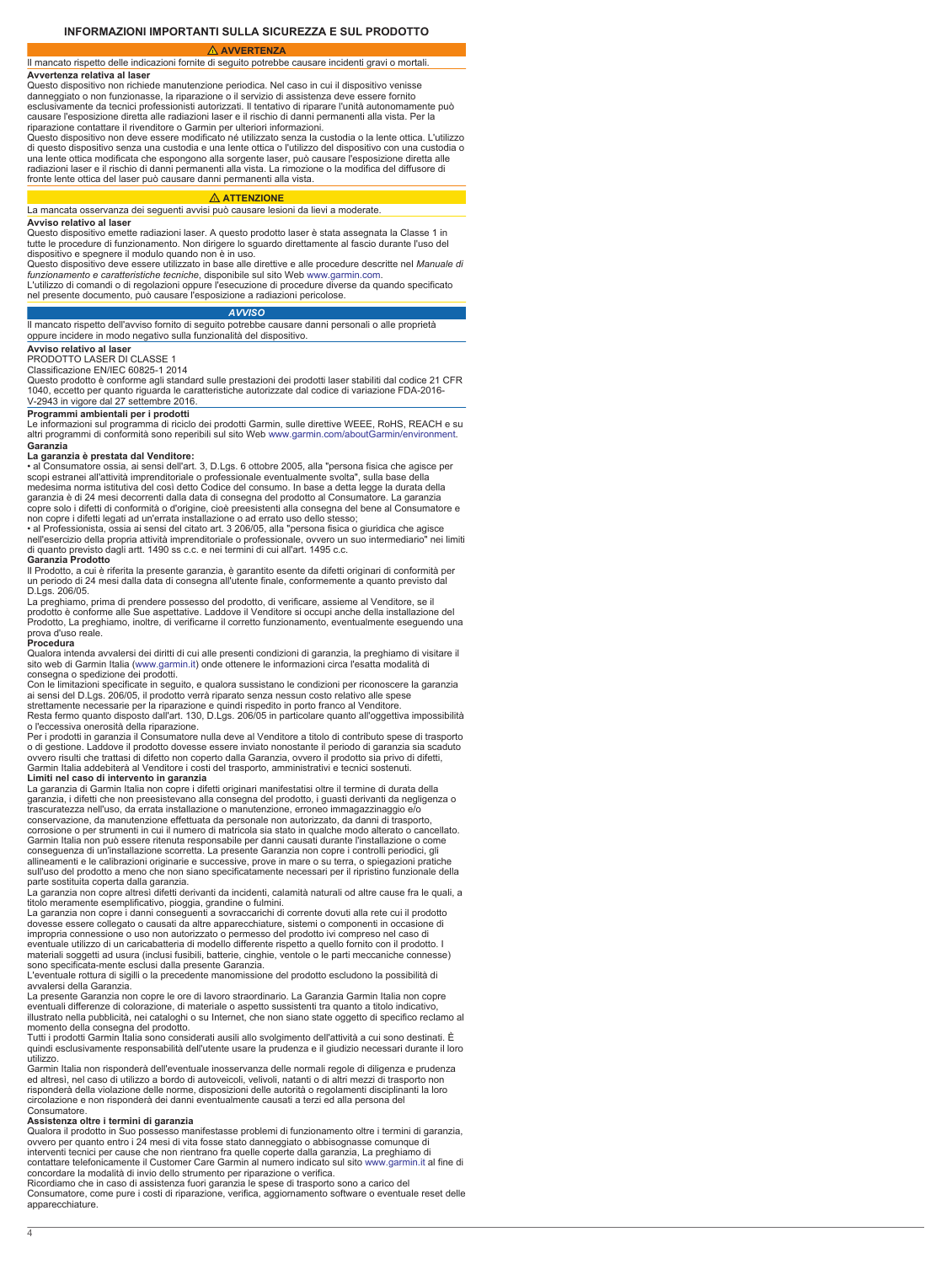<span id="page-4-0"></span>Falls Sie folgende Warnungen nicht beachten, könnte es zu einem Unfall mit schweren oder sogar tödlichen Verletzungen kommen.

# **Laser-Warnung**

Für das Gerät ist keine regelmäßige Wartung erforderlich. Falls das Gerät beschädigt wird oder nicht mehr funktionstüchtig ist, darf die Reparatur oder der Service ausschließlich von autorisierten, im<br>Betrieb ausgebildeten Technikern durchgeführt werden. Wenn Sie versuchen, die Reparatur oder den<br>Service des Geräts selbst lhre Augen dauerhaft schädigen. Sollte eine Reparatur oder ein Service erforderlich werden, wenden<br>Sie sich an Ihren Händler oder an Garmin, um weitere Informationen zu erhalten.

Das Gerät darf nicht modifiziert oder ohne das Gehäuse oder die optischen Teile betrieben werden. Beim Betrieb des Geräts ohne Gehäuse und optische Teile oder mit einem modifizierten Gehäuse oder modifizierten optischen Teilen, das bzw. die den Laser freilegen, kann direkte Laserstrahlung freigegeben werden, die dauerhafte Schäden an den Augen verursacht. Das Entfernen oder Modifizieren des Diffusers vor der Laseroptik kann zu dauerhaften Schäden der Augen führen.

### **ACHTUNG**

Falls Sie folgende Vorsichtshinweise nicht beachten, könnte es zu leichten bis mittleren Verletzungen kommen.

### **Laser-Warnhinweis**

Dieses Gerät gibt Laserstrahlung aus. Diese Lasereinrichtung ist während aller Betriebsverfahren als Klasse 1 eingestuft. Es wird geraten, beim Betrieb des Geräts nicht in den Strahl zu blicken und das Modul auszuschalten, wenn es nicht verwendet wird.

Dieses Gerät darf ausschließlich entsprechend den Anweisungen und Verfahren im Dokument *Betriebsanleitung und technische Daten* verwendet werden, das unter [www.garmin.com](http://www.garmin.com/) verfügbar ist.<br>Eine von diesem Dokument abweichende Bedienung, Handhabung oder Verwendung kann zum Austreten gefährlicher Strahlung führen.

# *HINWEIS*

Die Nichteinhaltung des folgenden Hinweises kann zu Personen- oder Sachschäden führen oder die Funktionsweise des Geräts beeinträchtigen.

### **Laser-Hinweis**

LASEREINRICHTUNG DER KLASSE 1 Klassifiziert nach EN/IEC 60825-1 2014

Dieses Produkt entspricht den Leistungsstandards für Lasereinrichtungen gemäß 21 CFR 1040, mit Ausnahme der durch Varianz-Nummer FDA-2016-V-2943, gültig ab dem 27. September 2016, autorisierten Eigenschaften.

**Umweltschutzprogramme für das Produkt** Informationen zum Produktrecyclingprogramm von Garmin sowie zur WEEE-, RoHS- und REACH-Richtlinie und zu anderen Programmen zur Einhaltung von Richtlinien finden Sie unter [www.garmin.com/aboutGarmin/environment](http://www.garmin.com/aboutGarmin/environment).

**Eingeschränkte Gewährleistung** DIESE EINGESCHRÄNKTE GEWÄHRLEISTUNG GEWÄHRT IHNEN BESTIMMTE GESETZLICHE RECHTE; AUSSERDEM HABEN SIE GGF. ANDERE GESETZLICHE RECHTE, DIE JE NACH<br>BUNDESLAND (BZW. LAND ODER PROVINZ) VARIIEREN. GARMIN SCHRÄNKT ANDERE<br>GESETZLICHE RECHTE, DIE IHNEN GEMÄSS DEN GESETZEN IHRES BUNDESLANDES (BZW. IHRES LANDES ODER IHRER PROVINZ) U. U. ZUSTEHEN, NICHT EIN, UND SETZT DIESE AUCH NICHT AUS. DIE GESETZE IHRES BUNDESLANDES, IHRES LANDES ODER IHRER PROVINZ BIETEN IHNEN EINEN VOLLSTÄNDIGEN EINBLICK IN IHRE RECHTE.

Für nicht für die Luftfahrt vorgesehenen Produkte gilt ab dem Kaufdatum eine einjährige Garantie auf<br>Material- und Verarbeitungsfehler. Innerhalb dieses Zeitraums repariert oder ersetzt Garmin nach<br>eigenem Ermessen alle be Voraussetzung kostenlos, dass dieser die Transportkosten übernimmt. Diese eingeschränkte<br>Gewährleistung findet keinerlei Anwendung auf: (i) kosmetische Schäden, z. B. Kratzer oder Dellen,<br>(ii) Verschleißteile wie Batterien zurückzuführen sind, (iii) durch Unfälle, Missbrauch, unsachgemäße Verwendung, Wasser, Überschwemmung, Feuer oder andere höhere Gewalt oder äußere Ursachen hervorgerufene Schäden, (iv) Schäden aufgrund einer Wartung durch nicht von Garmin autorisierte Dienstanbieter,<br>(v) Schäden an einem Produkt, das ohne die ausdrückliche schriftliche Genehmigung von Garmin modifiziert oder geändert wurde, oder (vi) Schäden an einem Produkt, das mit Netz- und/oder Datenkabeln verbunden wurde, die nicht von Garmin bereitgestellt wurden. Darüber hinaus behält Garmin sich das Recht vor, Garantieansprüche für Produkte oder Dienstleistungen abzulehnen, die<br>unter Verstoß gegen die Gesetze eines Landes erworben und/oder verwendet<br>werden.Navigationsprodukte von Garmin sind ausschließ

dürfen nicht für Zwecke verwendet werden, die präzise Messungen von Richtungen, Distanzen,<br>Positionen oder Topografien erfordern. Garmin übernimmt keinerlei Gewährleistungen im Hinblick auf

die Richtigkeit oder Vollständigkeit der Kartendaten.<br>Außerdem findet diese eingeschränkte Gewährleistung keinerlei Anwendung auf<br>Leistungseinschränkungen eines Navigationsprodukts von Garmin, die sich durch die Verwendung nutzen, dessen Frequenzen nahe der von einem GNSS (Global Navigation Satellite System) wie dem<br>Global Positioning Service (GPS) verwendeten Frequenzen liegen, noch ist Garmin für diese

Leistungseinschränkungen verantwortlich. Die Verwendung dieser Geräte kann den Empfang von<br>GNSS-Signalen beeinträchtigen.<br>IM NACH GELTENDEN RECHT MAXIMAL ZULÄSSIGEN UMFANG GELTEN DIE IN DIESER<br>EINGESCHRÄNKTEN GEWÄHRLEISTUN STILLSCHWEIGENDE, GESETZLICHE ODER ANDERWEITIGE GEWÄHRLEISTUNGEN UND<br>RECHTSMITTEL AUS, U. A. STILLSCHWEIGENDE GEWÄHRLEISTUNGEN ZU HANDELSTAUGLICHKEIT ODER EIGNUNG FÜR EINEN BESTIMMTEN ZWECK, GESETZLICHE<br>ODER ANDERWEITIGE GEWÄHRLEISTUNGEN, UND GARMIN SCHLIESST DIE VORGENANNTEN<br>GEWÄHRLEISTUNGEN UND RECHTSMITTEL AUSDRÜCKLICH AUS. DIESE EINGESCHRÄNKTE<br>GE HABEN SIE GGF. ANDERE GESETZLICHE RECHTE, DIE JE NACH BUNDESLAND BZW. LAND VARIIEREN. FALLS STILLSCHWEIGENDE GEWÄHRLEISTUNGEN GEMÄSS DEN GESETZEN IHRES BUNDESLANDES ODER IHRES LANDES NICHT AUSGESCHLOSSEN WERDEN KÖNNEN,<br>IST DIE DAUER DERARTIGER GEWÄHRLEISTUNGEN AUF DIE DAUER DIESER<br>EINGESCHRÄNKTEN GEWÄHRLEISTUNG BESCHRÄNKT. IN EINIGEN BUNDESLÄNDERN (BZW. LÄNDERN UND PROVINZEN) IST DIE EINSCHRÄNKUNG DER DAUER EINER EINGESCHRÄNKTEN GEWÄHRLEISTUNG NICHT GESTATTET; IN EINEM SOLCHEN FALL<br>TRIFFT DER VORSTEHEND GENANNTE AUSSCHLUSS GGF. NICHT AUF SIE ZU.<br>IN KEINERLEI FALL HAFTET GARMIN BEI EINEM GARANTIEANSPRUCH FÜR BEILÄUFIG ENTSTANDENE, KONKRETE, INDIREKTE SCHÄDEN ODER FOLGESCHÄDEN, DIE DURCH DIE SACH- ODER UNSACHGEMÄSSE VERWENDUNG ODER DIE NICHTVERWENDBARKEIT DIESES PRODUKTS ODER DEFEKTE DES PRODUKTS ENTSTEHEN. IN EINIGEN BUNDESLÄNDERN<br>(SOWIE LÄNDERN UND PROVINZEN) IST DER AUSSCHLUSS VON BEILÄUFIG ENTSTANDENEN<br>ODER FOLGESCHÄDEN NICHT GESTATTET; IN EINEM SOLCHEN FALL TREFFEN DIE<br>VORGEN

Falls Sie während des Gewährleistungszeitraums gemäß dieser eingeschränkten Gewährleistung einen Garantieanspruch geltend machen, geht Garmin nach eigenem Ermessen folgendermaßen vor und (i) repariert das Gerät mit neuen Teilen oder mit gebrauchten Teilen, die die Qualitätsstandards<br>von Garmin erfüllen, (ii) ersetzt das Gerät durch ein neues oder überarbeitetes Gerät, das die<br>Qualitätsstandards von Gar GARANTIEANSPRUCHS ZUR VERFÜGUNG STEHENDEN RECHTSMITTEL. Für reparierte oder<br>ersetzte Geräte gilt eine Gewährleistung von 90 Tagen. Falls für das eingesendete Gerät weiterhin die<br>ursprüngliche Gewährleistung gilt, beträgt d verfügbaren Online-Hilferessourcen an. Falls Sie diese Ressourcen verwenden und das Gerät weiterhin nicht ordnungsgemäß funktioniert, wenden Sie sich an eine von Garmin autorisierte

Serviceeinrichtung in dem Land, in dem Sie das Produkt ursprünglich erworben haben, oder folgen Sie den Anweisungen unter [support.garmin.com](http://www.support.garmin.com), um einen Garantieanspruch geltend zu machen. Falls Sie sich in den USA befinden, können Sie sich auch telefonisch an 1-800-800-1020 wenden. Falls Sie einen Garantieanspruch außerhalb des Landes geltend machen, in dem Sie das Produkt ursprünglich erworben haben, kann Garmin nicht garantieren, dass die zum Reparieren oder Ersetzen<br>des Produkts erforderlichen Teile und Produkte verfügbar sein werden; dies ist auf unterschiedliche<br>Produktangebote und gelt kann Garmin nach eigenem Ermessen und gemäß anwendbaren Gesetzen das Produkt reparieren oder ersetzen, wobei vergleichbare Garmin Produkte und Teile verwendet werden, oder verlangen, dass Sie das Produkt an eine von Garmin autorisierte Serviceeinrichtung in dem Land schicken, in dem Sie das Produkt ursprünglich erworben haben, oder an eine von Garmin autorisierte Serviceeinrichtung in einem anderen Land, die den Service des Produkts durchführen kann; in diesem Fall unterliegt es Ihrer Verantwortung, alle anwendbaren Gesetze und Vorschriften bezüglich Import und Export einzuhalten und für alle Zollgebühren, die Mehrwertsteuer, Versandkosten und andere damit verbundene Steuern und Gebühren aufzukommen. In einigen Fällen können Garmin und seine Händler Ihr Produkt nicht in einem anderen Land als dem Land warten, in dem Sie das Produkt nicht ursprünglich erworben haben, oder das reparierte oder ersetzte Produkt in dieses Land zurückschicken; dies ist auf geltende Standards, Gesetze und Vorschriften zurückzuführen. **Käufe über Onlineaktionen:** Für Produkte, die über Onlineauktionen erworben wurden, besteht keinerlei Anspruch auf Rabatte oder andere, sich aus der Garantie ergebende Sonderangebote von Garmin. Online-Auktionsbestätigungen werden für Garantieansprüche nicht akzeptiert. Hierfür ist das Original oder eine Kopie des Kaufbelegs des ursprünglichen Einzelhändlers erforderlich. Garmin ersetzt keine fehlenden Komponenten bei Paketsendungen, die über Online-Auktionen erworben wurden.

**Internationale Käufe:** Für über internationale Vertriebspartner außerhalb der USA erworbene Geräte gilt möglicherweise abhängig vom jeweiligen Land eine separate Garantie. Sofern zutreffend wird diese Garantie von dem Vertriebspartner im jeweiligen Land angeboten, der auch den lokalen Service für das Gerät durchführt. Garantien von Vertriebspartnern gelten nur in dem für den Vertrieb vorgesehenen Gebiet.